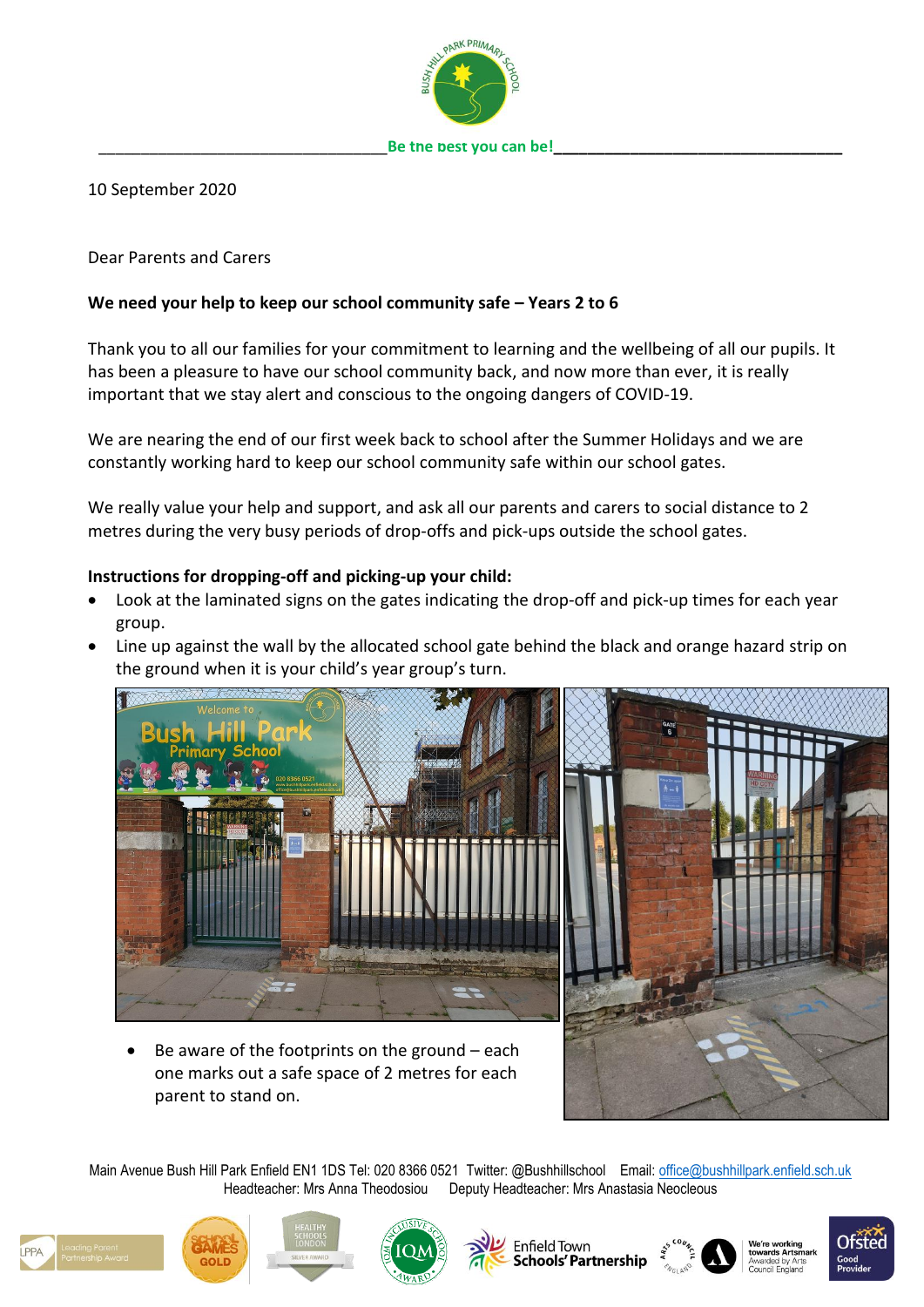

#### Be the best you can be!

- Keep clear of the gate entrance until it is your turn at the front of the queue.
- When the school gate opens, the first parent in line will be asked for the name of their child and a member of staff will call the pupil forward for a safe handover.
- Once you have your child, please move away from the area immediately to help us keep your family and other families safe.
- Each parent should then move forward to the next footprint until it is their turn.

## **We need your help**

# Please keep the pathway clear on Ermine Side at all times.

Please arrive promptly and do not come early and congregate outside. If it is not yet time for you to pick up your child, please line up at a safe distance from one another against the wall opposite the school gates. Once the year group before you begins to leave, please join the queue calmly. We are one school community and we all need to take care of each other.



If it is not yet time for you to pick up your child, please line up at a safe distance from one another against the wall opposite the school gates.

Please stand behind the white line and be considerate of our neighbours and the rest of our school community.

## **Important COVID-19 rules and procedures**

There are some crucially important rules and procedures that we are relying on all parents and carers to follow closely, in order to keep our children and the rest of our school community safe, including those you will have read in our Home-School COVID-19 Agreement.

- **Parents and carers should not go to the School Office at any time** if you need to speak to a member of staff about an important issue, please email your Class Teacher, or if it is an administrative issue please call the School Office on 020 8366 0521.
- **Only one adult will be allowed to drop off and collect -** please arrange this in advance and inform the school in advance if a different adult will need to attend to collect.
- **All parents must maintain social distancing of 2 metres at all times**  signs, footprints, and tape will be displayed to help you with queuing.

Main Avenue Bush Hill Park Enfield EN1 1DS Tel: 020 8366 0521 Twitter: @Bushhillschool Email: [office@bushhillpark.enfield.sch.uk](mailto:office@bushhillpark.enfield.sch.uk) Headteacher: Mrs Anna Theodosiou Deputy Headteacher: Mrs Anastasia Neocleous